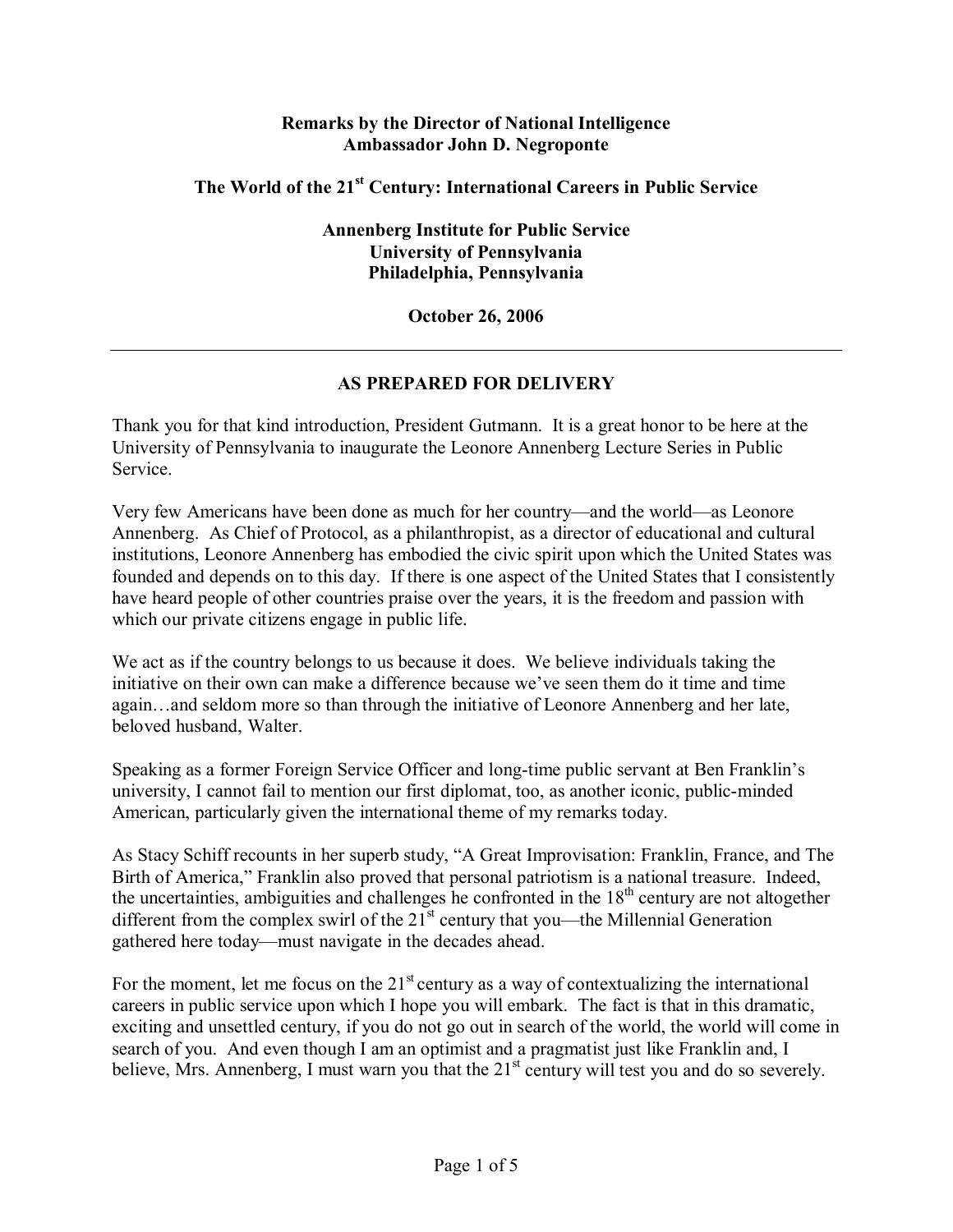Our nation's security and democratic values are threatened by a multiplicity of adversaries and enemies, real and potential, from rogue states and emerging regional powers to non-state actors and extremist movements. These threats respect no national or regional boundaries or borders. They are fueled by competition over resources, land, information, and ideologies. They also are asymmetric, emerging not just between major economic and military powers, but also between nation states, weak and strong, and loosely organized networks and cells of like-minded fanatics.

Terrorism remains the preeminent danger to our citizens, our homeland, our interests, and our allies. The development of dangerous weapons (biological and chemical as well as nuclear) and delivery systems constitutes the second major threat to the safety of the world community. New, esoteric technologies, such as biotechnology and nanotechnology, offer the potential for great benefit; but they also may be modified for destructive purposes. And these "two-edged" technologies move freely in our globalized economy, as do the scientists and engineers who can weaponize them.

Indeed, all nations are affected by globalization to one degree or another, and while globalization unquestionably has benefited billions of people, it does have an underside. I am referring to fierce competition for energy reserves and emerging markets, disparities between rich and poor nations, and criminal networks that create and feed black markets in drugs and even human beings. The strength of globalization—interdependence—can also be a weakness, rapidly conveying disease from continent to continent, for instance, or facilitating cascading failures in critical infrastructures such as telecommunications, financial systems, or commercial air travel.

As a consequence, we must recognize that for globalization to best serve the public, the public must engage and guide it. Here is where international careers in public service come in. To preserve our security, our prosperity, our freedoms, and worldwide respect for human rights, this rising generation of leaders—people like you—must act with Franklinesque imagination and courage literally from the day that you, as graduates, last pass through this great university's gates.

I speak to you today as leader of the 16 agency US intelligence community, about 100,000 people strong, but the needs and opportunities I will point out to you in my sphere of responsibility pertain to more than the intelligence profession alone. Comparable examples can be found wherever you look in our nation's foreign affairs and national security community. And there are many other analogues to be found in the realm of non-governmental and international organizations where Americans also play a vital role.

Perhaps the most stimulating truth about this new century is that leadership is no longer the exclusive preserve of those of us with decades of public service behind us. In the Intelligence Community, we need young people who are ready to lead right now. Some of this is due to the uncertainties that beset policymakers in the aftermath of the Cold War. Both by design and default, the Intelligence Community was radically downsized in the mid-1990s. Year after year, we lost core capability—priceless intellectual capital—and we were not budgeted to replace it. The tentative thesis, or hope, was that after the demise of the Soviet Union, the world had become a safer place. And then, 9/11 happened, perhaps the cardinal public event of your collective lifetime—your Berlin Wall, your Sputnik, your Cuban missile crisis.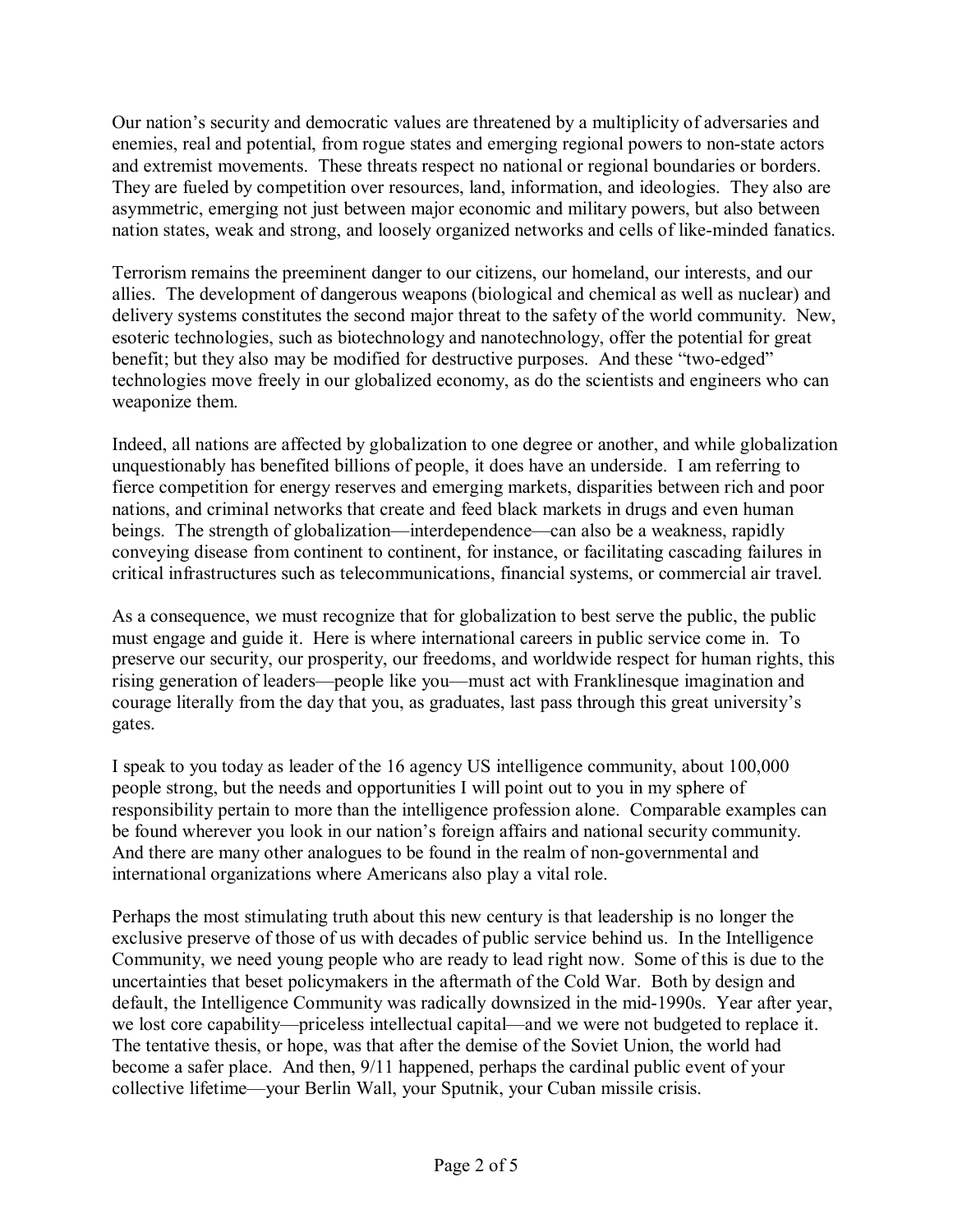Almost immediately thereafter, President Bush directed an unprecedented (and urgent) renewal of the Intelligence Community civilian workforce. So for the last five years we have been hiring, training, and deploying new professionals as quickly as we can. More than 30% of our professional workforce now has five years of service or less! This means that we have had to develop a new concept of leadership—leadership at all levels—as a way of accelerating the development of our new colleagues.

We can't wait for decades to implement this transformational approach to leadership because of another feature of our professional demographics. Almost 50% of our senior executives, senior managers, and senior professionals are eligible to retire right now. While most of these dedicated public servants don't leave us as soon as they can because their job satisfaction is so high, we know that the clock is ticking...and we have very little "bench strength" behind them at a time when the demands of our mission have never been greater.

What does that mean to those of you who join us in one of the 16 Intelligence Community agencies? It means that you can expect to begin taking on great responsibility almost as soon as you walk in the door. It means that one of the critical performance requirements we are establishing for all IC civilians is "personal integrity and leadership." It means that we are placing high value on initiative, the courage and conviction to speak your mind, being accountable for seeing a job through, sharing information and assisting colleagues, and meeting the highest standards of professional tradecraft and due diligence.

Service in the Intelligence Community (and throughout the federal government) is changing. We are using a different kind of report card, if you will, and we are planning to use that report card in new, exciting, and challenging ways. Our staff is now designing a modern performance-based pay system for Intelligence Community civilians that will eventually replace the current longevity-based pay rules. Under this new system, your paycheck will be based on how well you perform, not how long you've been around. As a major feature of intelligence reform, we will make performance-based pay part of the IC's culture and *ethos*—along with such core values as accountability, selfless service, and integrity.

For those among you who are up to this leadership challenge, here's another consideration. Not only do we seek a new generation of leaders, but we also seek a new kind of leader, one who can achieve results without necessarily resorting to classic, hierarchical "command and control" authority.

The fact is that your world—the one you were born into and are helping shape—has become a net-centric world, where rigid authority is far less relevant (and less effective). A study we commissioned last year concluded that "traditional, stable, hierarchical organizational forms, be they corporations or nation-states (or even intelligence agencies), are losing their relative advantages to loose, dynamic networks, that form and dissolve rapidly to accomplish their goals." Our adversaries have embraced this finding—they are becoming increasingly agile,  $\alpha$  operating through loose social networks bound together by extremist ideologies—and if we are to overcome them, we must embrace it, too. Old-fashioned bureaucracies were not built for the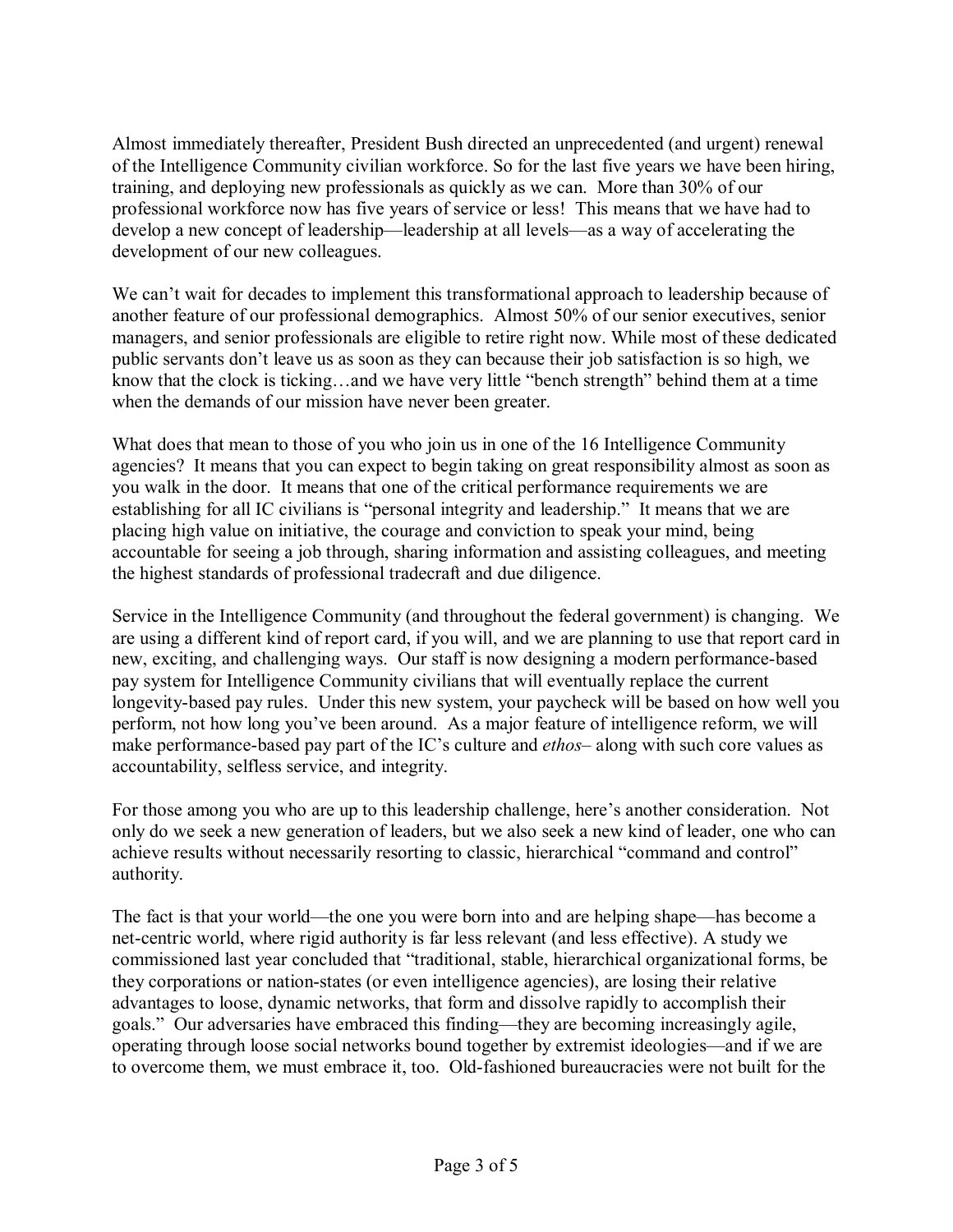demands of the  $21<sup>st</sup>$  century. To survive and succeed in this new era, we must transform our organizations and our leaders so that they are adaptive, intuitive, mission-focused, and bold.

This is a challenge I think we can meet, but much depends on you. Our transformation (and hence, our mission) demands a new generation of leaders with an "enterprise" perspective $\ldots$  a frame of reference that sees the Intelligence Community's 16 agencies as a single, integrated whole...where no one part has a monopoly on the truth.

One of the  $9/11$  Commission's most striking conclusions was that America's intelligence services simply failed to "connect the dots" – in large part because of the organizational, technological, and cultural stovepipes that existed at the time. Every agency had its own way of looking at the world, distinctive preoccupations, and information control practices. No wonder that so many divergent perspectives were not integrated into actionable intelligence.

That must change and is changing. Now our intelligence professionals, from the front line to the front office, are developing a perspective that is multi-organizational, multi-national, multicultural, even multi-spectral. We don't want groupthink, of course. What we want is "multithink"—an individual and collective ability to really work a problem from every conceivable perspective. How does one acquire such a broad frame of reference? In our case, through something called "joint duty." That's a term that comes from the Pentagon, where far-sighted senior leaders concluded in the 1980's that future wars could not be fought and won by the military services acting separately. Now, as a matter of law, you cannot become a general officer without having completed at least one "joint tour" – that is, service in an organization where the color and cut of the uniforms around you differs from your own. For promotion to the senior ranks of the Intelligence Community, we are putting a similar policy in place.

Can such requirements really be met—aren't they a stretch for recent college graduates? Not at all. In fact, we have someone with us in the audience, one of Penn's own, who embodies everything I have been sharing with you tonight.

In 2003, Mike Richter graduated magna cum laude from the University of Pennsylvania with a Bachelor of Arts in political science, and with concentrations in American political science and Russian/East European area studies. He was recruited and hired by the Defense Intelligence Agency, where he worked in its Defense HUMINT (or human intelligence) Service as a reports officer for the countries of Belarus, Ukraine and Moldova.

DIA then invited Mike to participate in the Intelligence Community Scholar Program, a course of advanced study taught at the Joint Military Intelligence College (JMIC). There, he received a Masters of Science in Strategic Intelligence in 2004. Afterward, Mike was assigned to DIA's Directorate of Intelligence, where he analyzed Russian Middle East foreign policy. Most recently, Mike joined our office, recruited on the strength of a paper he wrote proposing ways to foster "jointness" in the intelligence community. His assignment? He's working on our new civilian joint duty program, of course. I can't imagine a better example of a new employee exercising his leadership qualities while simultaneously developing them.